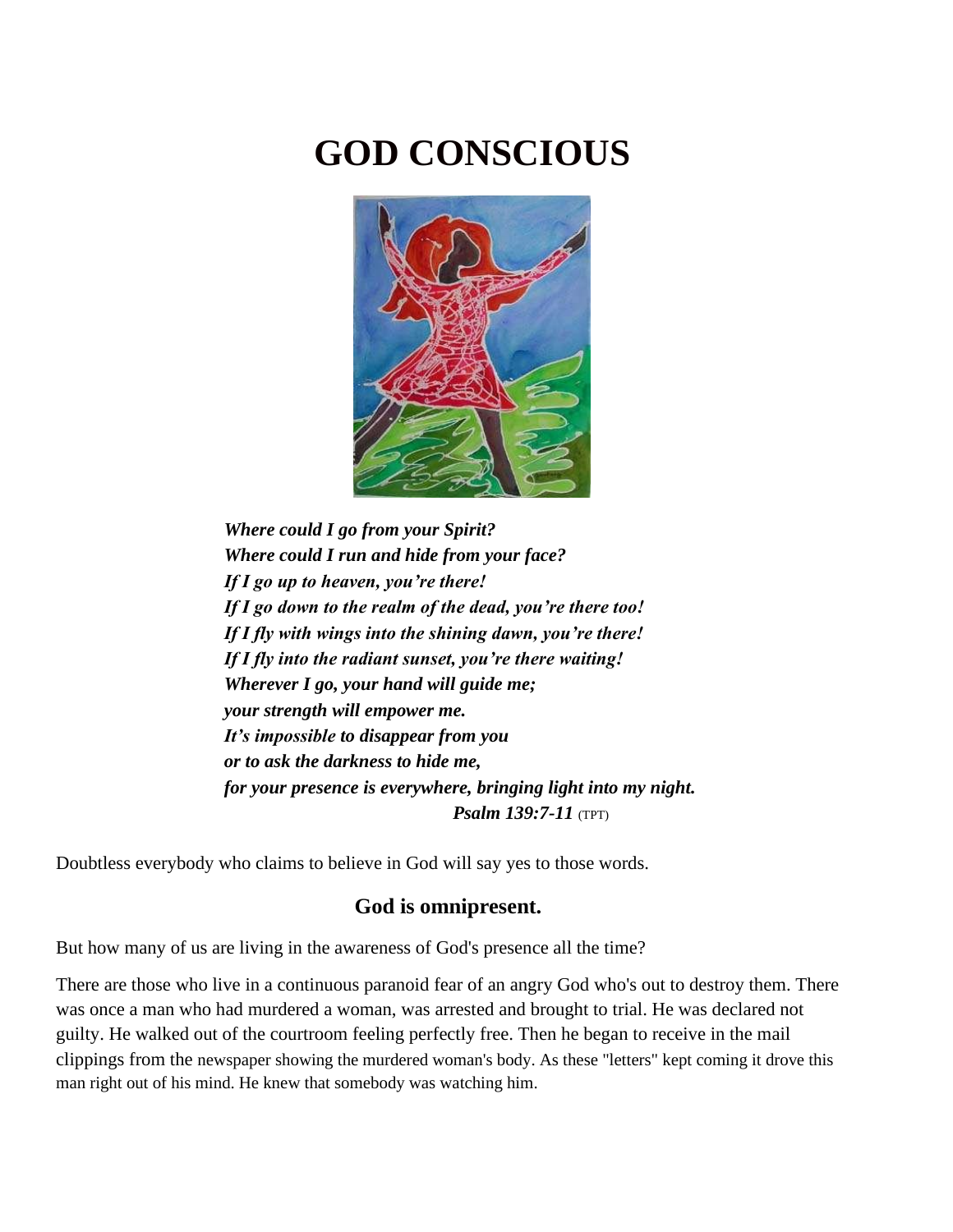That's how it is with us very often. We think that God is out to "get" us. That's not living in the aware-ness of God's presence. That's living in a nightmare.

Then there are those who walk around with an idea of God tucked under their arm like a teddy bear.

Every time life gets a little rough they snuggle their teddy bear and feel better. Here's a murderer, who never thinks about asking God for forgiveness for his sin, but who, every night, piously folds his bloodstained hands and says, "Dear Lord, give me better luck tomorrow." That's not living in the consciousness of God's reality; that's living in a religious delusion which sooner or later is going to blow up in his face as reality comes crashing in.

But there is a way in which you and I can live in the awareness of God's presence, ...God's fathomless mercy, his majesty, his glory, all the time.

So that even when we walk through the darkest night his presence makes everything light about us. And even when we're going through the most violent storm, his awesome peace reigns in our hearts.

This is why Jesus came and died on the cross; so that by the shedding of his blood and the sending forth of his Spirit he might draw us into communion with the Father. You could say that Jesus died on the cross in order to make the 23rd Psalm a reality in our lives. We all love the 23rd Psalm and we love to say it to ourselves, yet how many times those words are far away from our experience. But they don't have to be.

#### *The Lord is my Shepherd, I shall not want.*

- We say it, but do we live this way, are we conscious of this?

## *He maketh me to lie down in green pastures, he leadeth me beside the still waters, he restoreth my soul.*

- But are we living with restored souls?

#### *He leadeth me in the paths of righteousness for his name's sake.*

- Are we allowing ourselves to be led by him?

#### *Yea, though I walk through the valley of the shadow of death, I will fear no evil, for thou art with me.*

- He died in order that we might live that.

So that we wake up in the morning and God is there. We lie down at night and fall asleep in the palm of his hand. We walk through all kinds of confusion, and he's there.

Needs crowding at us and we don't have the words to speak or the things that will help them, and suddenly we become aware of the fact that God is present.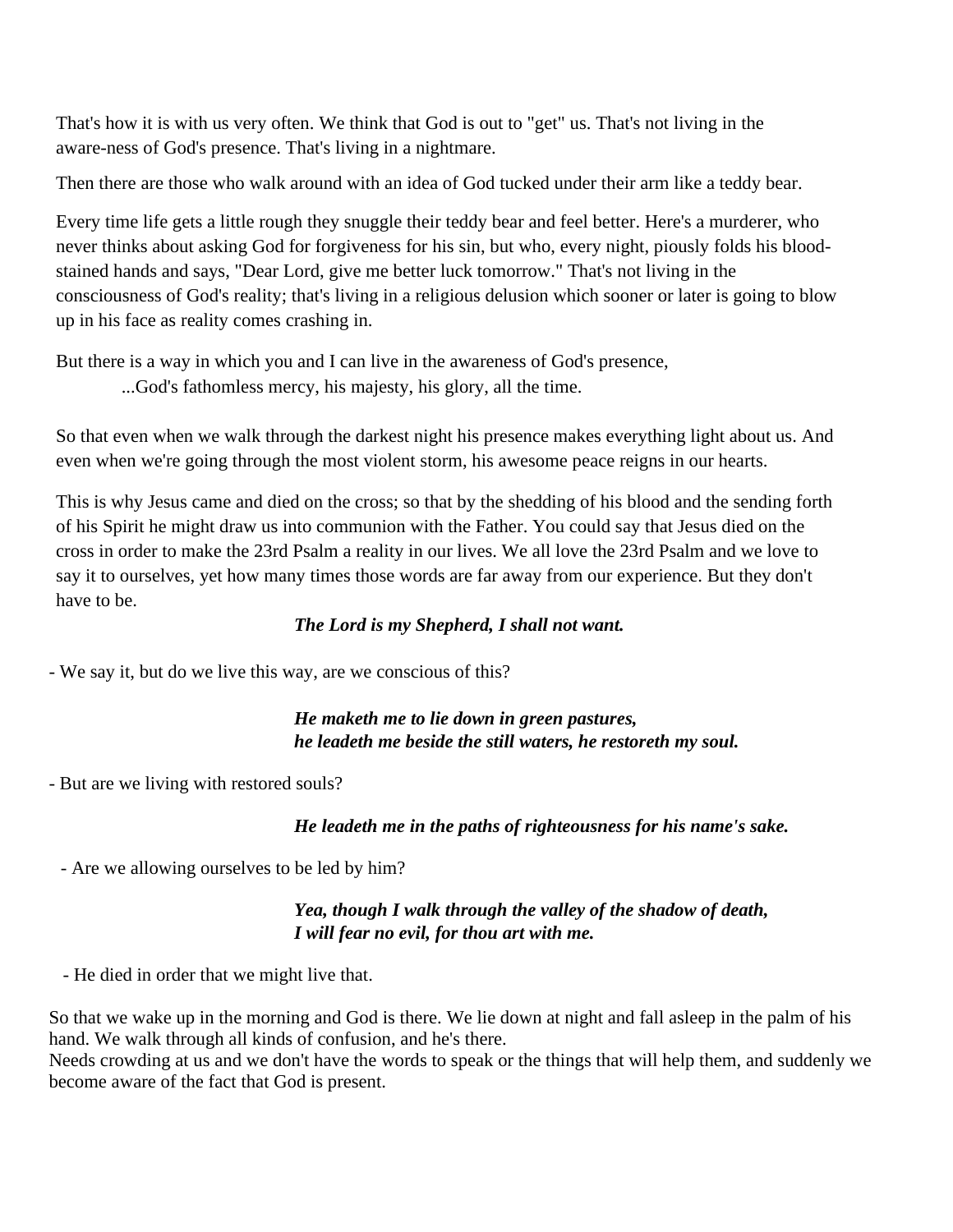When we're living in that kind of awareness of the presence of the living God, then we're in God's Kingdom, and we know we're in God's Kingdom. We then find ourselves able to lift others into God's presence too.

Now surely this is what we're after. And this is what most of us will frankly admit we don't quite have. We want to be so overwhelmed by the presence of God's mercy that it overflows to everybody we touch. But how do we get there?

> *It was by faith that Enoch was taken up to heaven without dying "he disappeared, because God took him." For before he was taken up, he was known as a person who pleased God. And it is impossible to please God without faith. Anyone who wants to come to him must believe that God exists and that he rewards those who sincerely seek him.*

> > *Hebrews 11:5-6* (NLT)

Two simple things:

**we must believe that he is,** 

## **and that he is the rewarder of them that diligently seek him.**

What so often happens is that we become taken up with his blessings and go no further. It's like the man who loves his wife's cooking, really appreciates those scrambled eggs, but he never gets around to appre-ciating his wife who makes the eggs. Or the woman who loves that paycheck her husband brings home, but she never gets around to appreciating him.

# **The gifts and the blessings and the promises of God are wonderful.**

**But they never match the joy that comes to those who come into a living relationship with God himself.**

Hebrews 11:6



...He is a rewarder of them that diligently seek him.

And there is no such thing in this age of grace as seeking God and not finding him. The only ones who never find God are the ones who never seek him. There will be a time when there will be a famine for the Word of God. Then people will run to and fro seeking to find him and he won't be there.

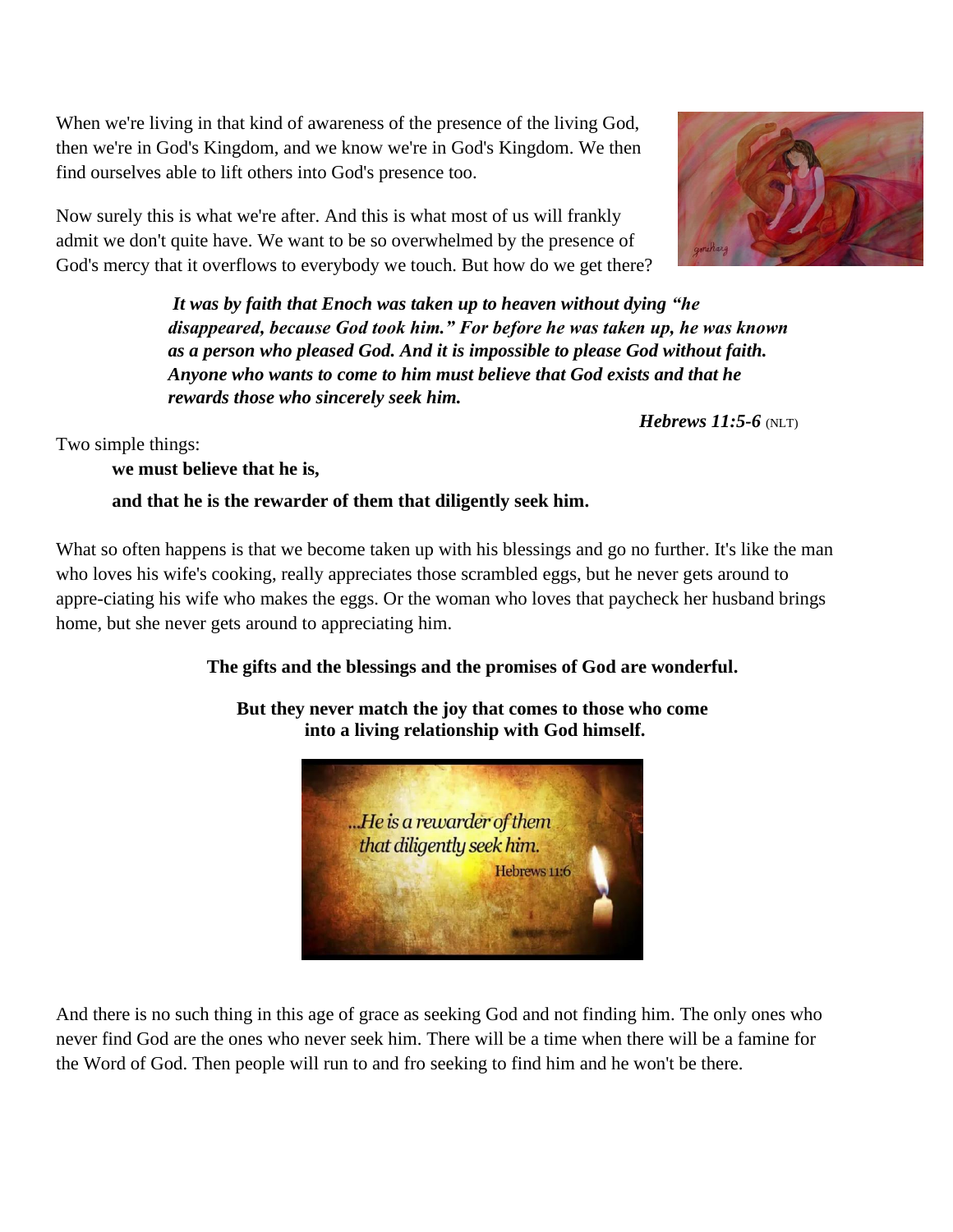But now, God is near and he can be found.



How do we do this? Very simple.

First of all…

#### **Follow in the footsteps of Jesus himself, and take time, every day, to seek God's face.**

So often we think of prayer as a duty. Imagine what it would be like if in your backyard is a spring that bubbles up summer and winter. One glass of water from this spring, every day, will bring you eternal youth. You're about to celebrate your 200th birthday and you still look like you're only 35. Would you complain, "Oh, I have to go back there and get a drink of water again today?" You'd be out there if you had to chip the ice off the edges! You'd enjoy that glass of water like you never enjoyed anything in your life! It would always be a pleasure. And that's what we're talking about, when we talk about seeking God's face. It's not some hard thing.

This is the joy of all joys, to walk into that room, shut the door and say in so many words, "Lord Jesus, you shed your blood to bring me into the Father's presence and you sent your Spirit to bring me up before the Throne of the Father, and so here I am Lord, waiting for the power of your blood and the glory of your Spirit again today to lift me out of myself and bring me up before the Father's Throne."

It doesn't matter how old you are, or how young, how strong or how weak, how intelligent or how stupid,

- If you do this, and you drink from this spring every day, very soon you're going to become conscious of God's presence all the time.

Thoughts will come into your mind that come straight from heaven, words will form on your lips which are not your own.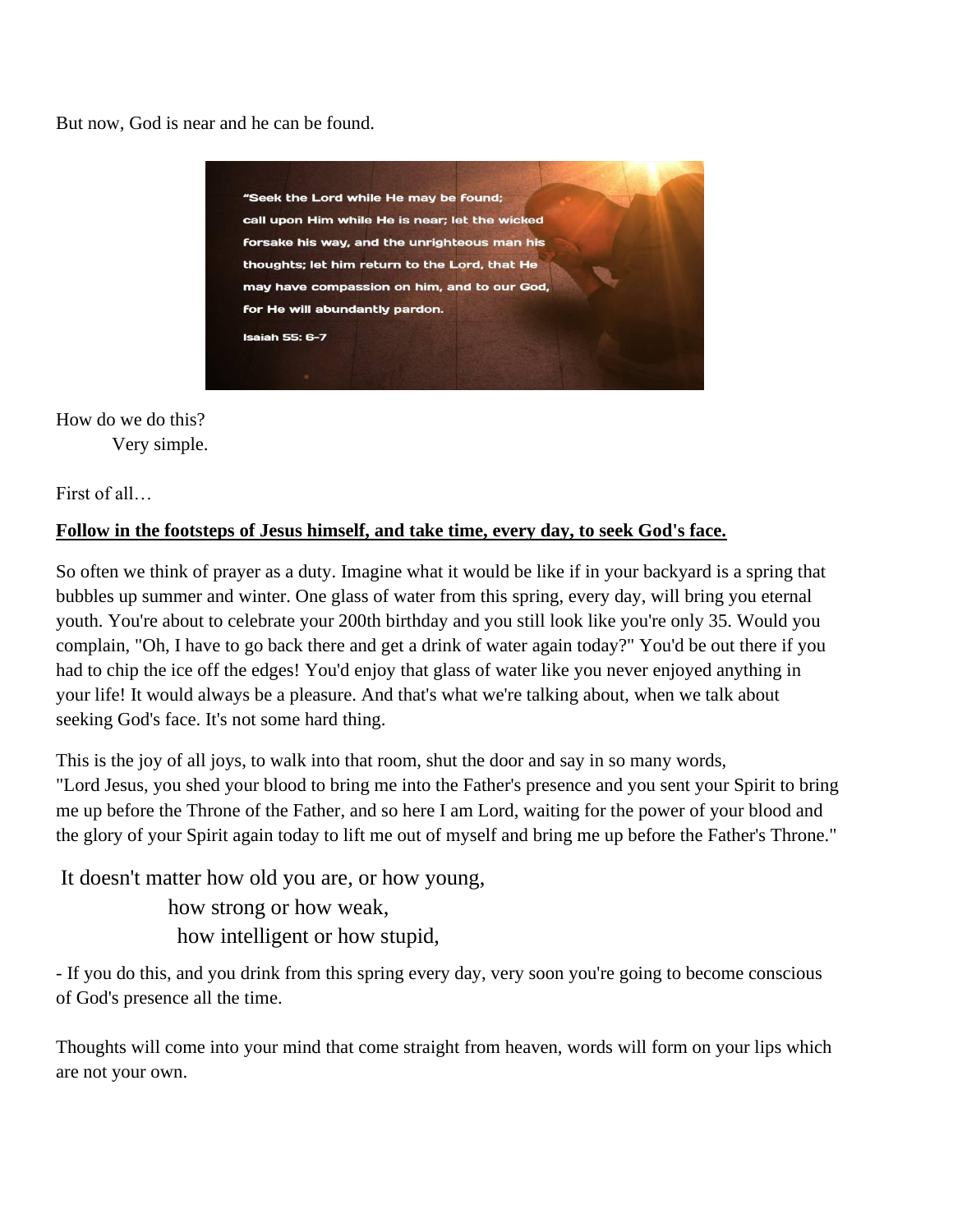A fire will start to burn in your heart, and you're going to walk out of that room, day-after-day-after-day, with strength which comes right from the Throne.

- You will see with new eyes,

 think new thoughts, speak new words, and you'll have a new heart.



**Secondly…**

## **The pursuit of God involves a constant re-collection of God's presence found in Jesus.**

- *- "Lo, I am with you always.*
- *- I will not leave you desolate, I will come to you.*
- *- If you abide in me and my words abide in you, ask whatever you will and it will be done."*

And many of us still fail to understand that we can have a friendship with the crucified and risen Son of God that goes on-and-on. It's not just for the apostle Paul, who says,



# **It's for us all.**

Nor is it a matter of figuring out how we can bring Jesus down out of heaven.

He's already here. What we have to do is come to reality.

Reality is that Jesus is here.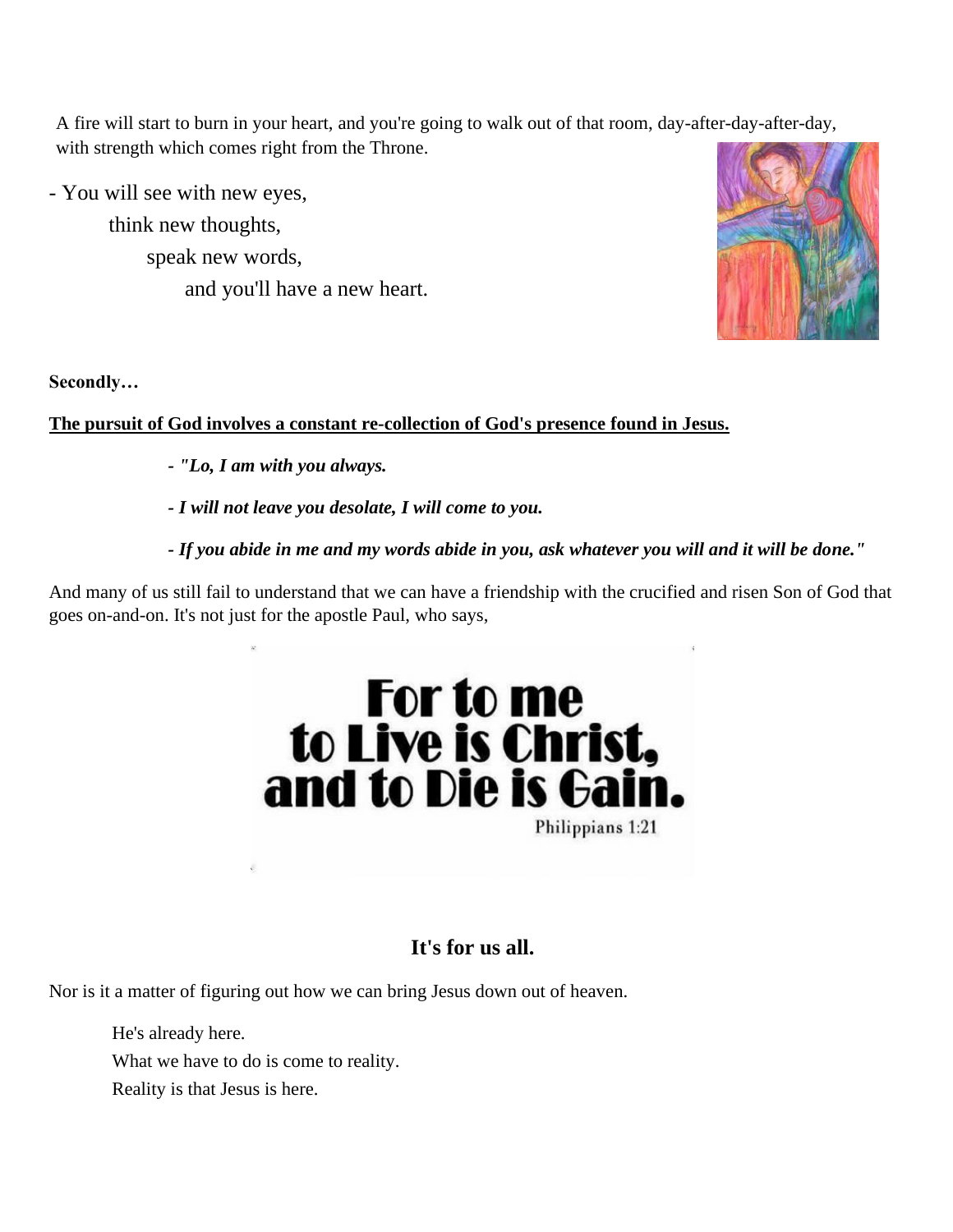Not some mythical Jesus, nor some Jesus that is tailored to suit your little personal whims, but the Jesus who was born of the Virgin Mary, and suffered under Pontius Pilate, was crucified, died and was buried, rose from the dead, and is now Lord.

That's the One who walks at our side in order that we might live as sons and daughters of the King, be filled with his mercy, and absolutely over-flowing with God's grace.

Whenever we collect our minds and bring our thoughts into focus around Jesus, he's there!

And he's there exactly as he stands before the Father's Throne to help us live in the consciousness of God all the time.

#### **The third thing which is involved in living in a constant God-consciousness is this:**

**An instant practice of the mercy of God that comes to us in Jesus.**



An instant practice of that mercy. Notice how often in the New Testament we read that word "instantly" or "immediately" or "straightway". But many of us have the idea that we can drink in God's mercy day-after-day, month-after-month, and even for years with the idea that *"sometime, when I get around to it, then I will begin to also give forth that mercy to those people around me that I can't stand.*"

We want to take mercy, but we don't want to give mercy.

# **Impossible.**

The minute I stop giving it, it stops flowing into me. Once I have experienced God's mercy, if I shut my heart against a brother or sister, I'm turning my back on God.

# **To pursue God is to practice mercy.**

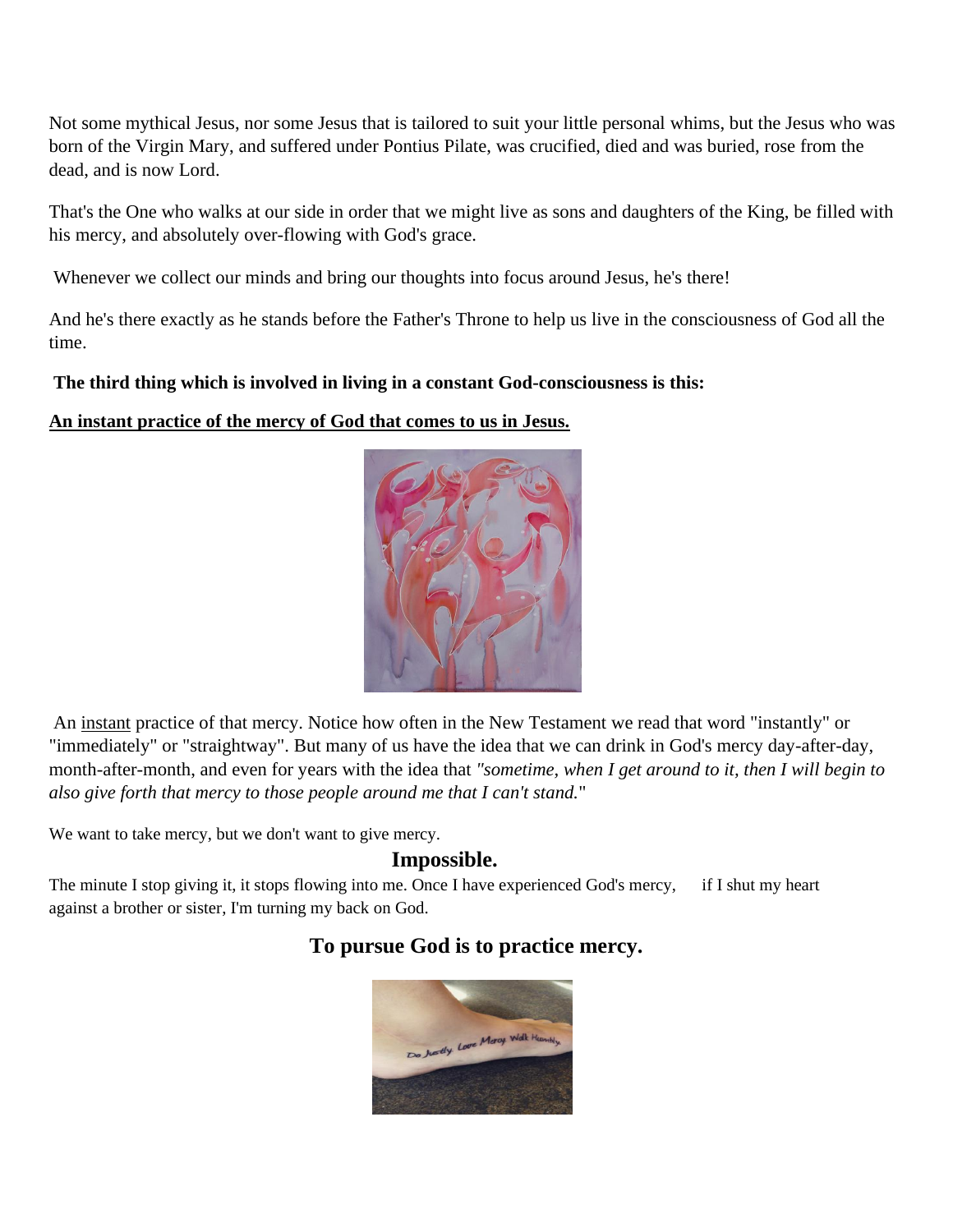When we take the bread and the wine, what does it mean? God's self-giving mercy feeding us with life. How in the world can you eat that bread and drink that blood and not instantly practice that mercy? If you take it into your body and don't live it, you're eating and drinking judgment upon yourself.

You're turning mercy into wrath because you're turning your back on it.

The more instantly we practice the mercy of God which comes to us, the more continuous and constant is our aware-ness of God's presence in our lives.

> *Where could I go from your Spirit? Where could I run and hide from your face? If I go up to heaven, you're there! If I go down to the realm of the dead, you're there too! If I fly with wings into the shining dawn, you're there! If I fly into the radiant sunset, you're there waiting! Wherever I go, your hand will guide me; your strength will empower me. It's impossible to disappear from you or to ask the darkness to hide me, for your presence is everywhere, bringing light into my night.*

We're not talking about pie-in-the-sky by-and-by, we're talking about a living, burning, quickening, constantrenewing relationship with God that we can have right now,



- if we're willing to seek his face daily, taking time for it,
- if we're willing to collect our thoughts around Jesus… daily, hourly, moment-by-moment,
- if we're willing to practice that same mercy he's giving us.